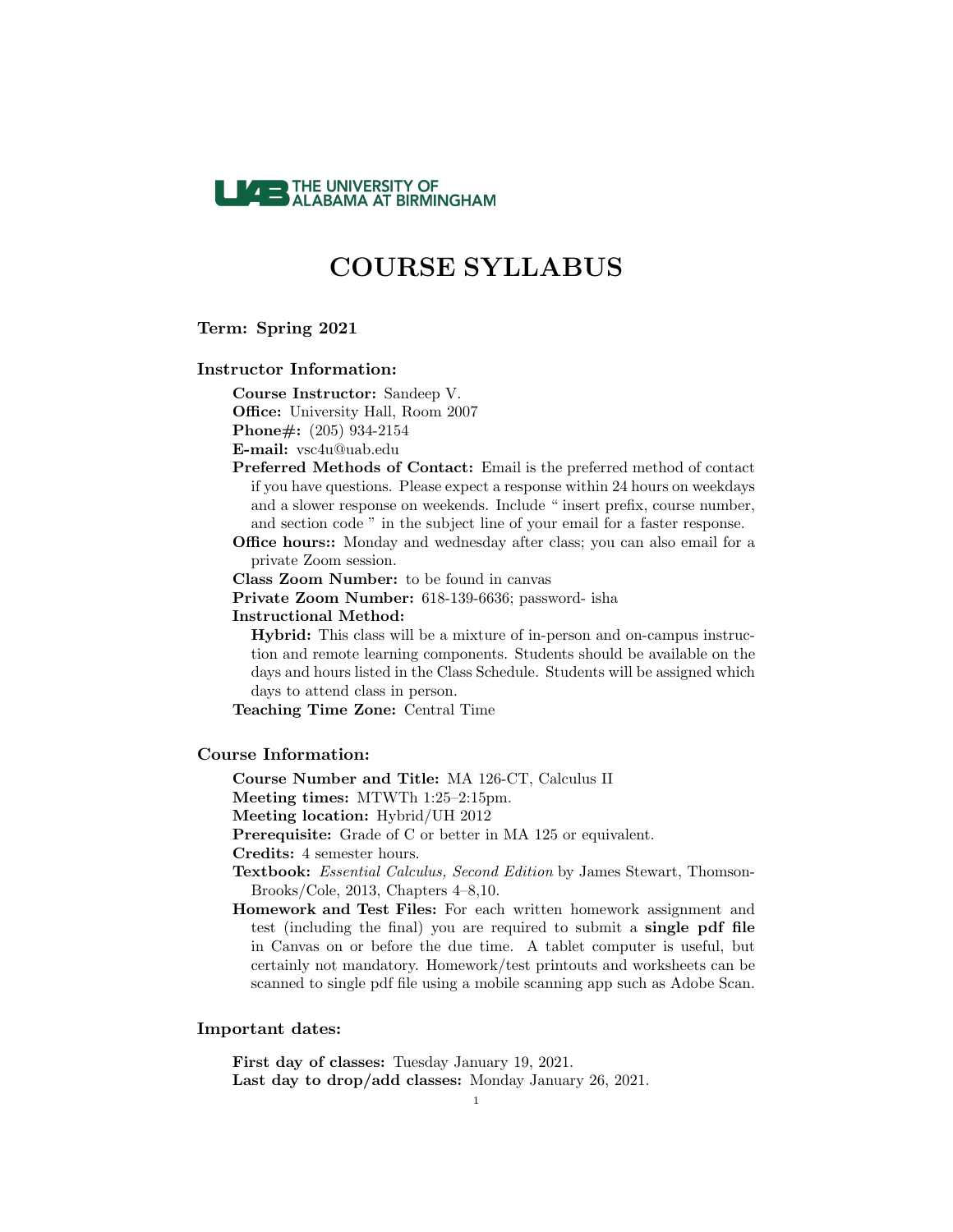Last day to withdraw with a "W": Friday April 23, 2021. Last day of classes: Friday April 23, 2021.

Test I: near Wednesday, February 10; Sections:  $4.4-4.5$ ,  $5.1-5.3$ ,  $5.6$ ,  $5.8$ ,  $6.1-6.3$ ; Test II: near Wednesday, March 3; Sections: 6.5-6.6, 7.1–7.3, 7.6; Test III: near Wednesday, March 24; Sections:  $8.1 - 8.7$ ; Test IV: near Thursday, April 15; Sections: 10.1–10.5, 10.7 – 10.8

The above dates and sections are tentative; precise dates and test section numbers will be announced in class a week or so before a test. Final exam: 1:30–4:00pm Wednesday April 28, 2021.

### UAB policies and Resources:

Major exams (tests):

### Course Policies.

- Please make sure that you are able to receive e-mail through your Blazer-ID account. Official course announcements may be sent to that address.
- If you are contacted by the Early Alert Program, consider taking advantage of their services; see Student Resources on the Blazernet website.
- The lowest weekly homework grade will be dropped to account for any missed assignments due to illness or any other circumstance.
- If a test is missed due to a serious verifiable circumstance or official university business, the test grade will be replaced with the properly rescaled final exam score. You must advise the instructor of such circumstances at the earliest possibility before the exam takes place.
- While calculators that do not have access to the internet are permitted, no books or notes will be allowed during the tests, except that one  $8.5'' \times 11''$ sheet of your own construction may be used in each test/final.

### DSS Accessibility Statement.

Accessible Learning. UAB is committed to providing an accessible learning experience for all students. If you are a student with a disability that qualifies under Americans with Disabilities Act (ADA) and Section 504 of the Rehabilitation Act, and you require accommodations, please contact Disability Support Services for information on accommodations, registration and procedures. Requests for reasonable accommodations involve an interactive process and consist of a collaborative effort among the student, DSS, faculty and staff. If you are registered with Disability Support Services, please contact DSS to discuss accommodations that may be necessary in this course. If you have a disability but have not contacted Disability Support Services, please call (205) 934-4205, visit their website, or their office located in Hill Student Center Suite 409.

COVID-19 Adjustments for Students. Students concerned about their attendance as a result of COVID-19 should register with Disability Support Services. UAB Disability Support Services (DSS) has established a process for UAB students to request temporary adjustments based on the impact of COVID-19. The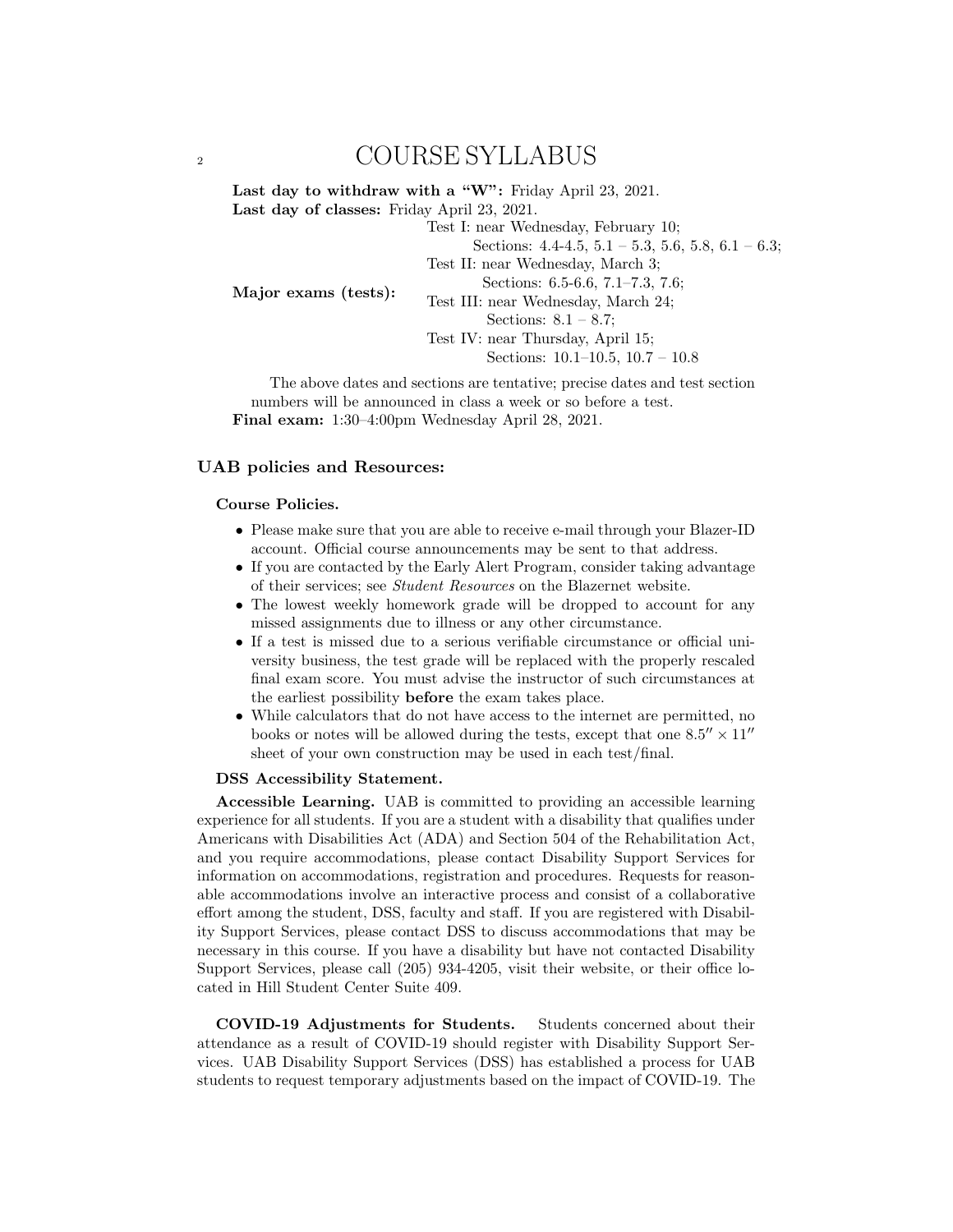process is similar to the traditional DSS registration procedures for accommodations based on disability. However, these requests will be referred to as "COVID-19 Related Temporary Adjustments". On the DSS website, there is a section (next to the traditional DSS application process) titled "Request COVID-19 Temporary Adjustments" where students can read the process and click to complete an application. On the application, the student must complete an attestation and identify which of the following category(s) applies to their situation. Students will be allowed to submit documentation to support their requests.

- I am 65 or older
- My medical provider has determined that I am an individual who is considered high risk according to Centers for Disease Control and Prevention
- I care for or reside with an individual who has been determined to be high risk according to Centers for Disease Control and Prevention
- I have tested positive for COVID-19
- I am requesting adjustments for another reason

Any questions regarding this process should be referred directly to dss@uab.edu. For qualifying students, DSS staff will create a Notification of Temporary Adjustment Letter (PDF format) which will be provided to students. Students will share this letter, as needed, with instructors to request adjustments.

#### Title IX Statement.

The University of Alabama at Birmingham is committed to providing an environment that is free from sexual misconduct, which includes gender-based assault, harassment, exploitation, dating and domestic violence, stalking, as well as discrimination based on sex, sexual orientation, gender identity, and gender expression. If you have experienced any of the aforementioned conduct we encourage you to report the incident. UAB provides several avenues for reporting. For more information about Title IX, policy, reporting, protections, resources and supports, please visit UAB Title IX webpage for UAB's Title IX, UAB's Equal Opportunity, Anti-Harassment, Duty to Report, and Non-Retaliation policies.

Mandatory Masks and Social Distancing Requirements. In accordance with CDC guidelines and for the health and wellbeing of all faculty, staff and students. Students, faculty and staff are required to wear cloth face coverings or face masks at all times and maintain social distancing (6 feet between individuals in traditional classrooms, or, in instructional laboratories and similar settings) while on the UAB campus. Instructors have the right to ask those who are not complying with these requirements to leave class in the interest of everyone's health and safety. In the event that a student refuses to comply with these requirements, the instructor has the right to cancel class.

Additionally, following other simple practices will promote good health in and out of the classroom, such as frequent and thorough hand washing, wiping down desks and seats with disinfectant wipes whenever possible, not sharing personal items such as pens and cell phones, and avoiding crowded areas and other enclosed spaces.

The UAB Blazer community views the adoption of these mandatory guidelines as a mark of good citizenship and respectful care of fellow classmates, faculty, and staff. Please visit the UAB United website for further information. Food may not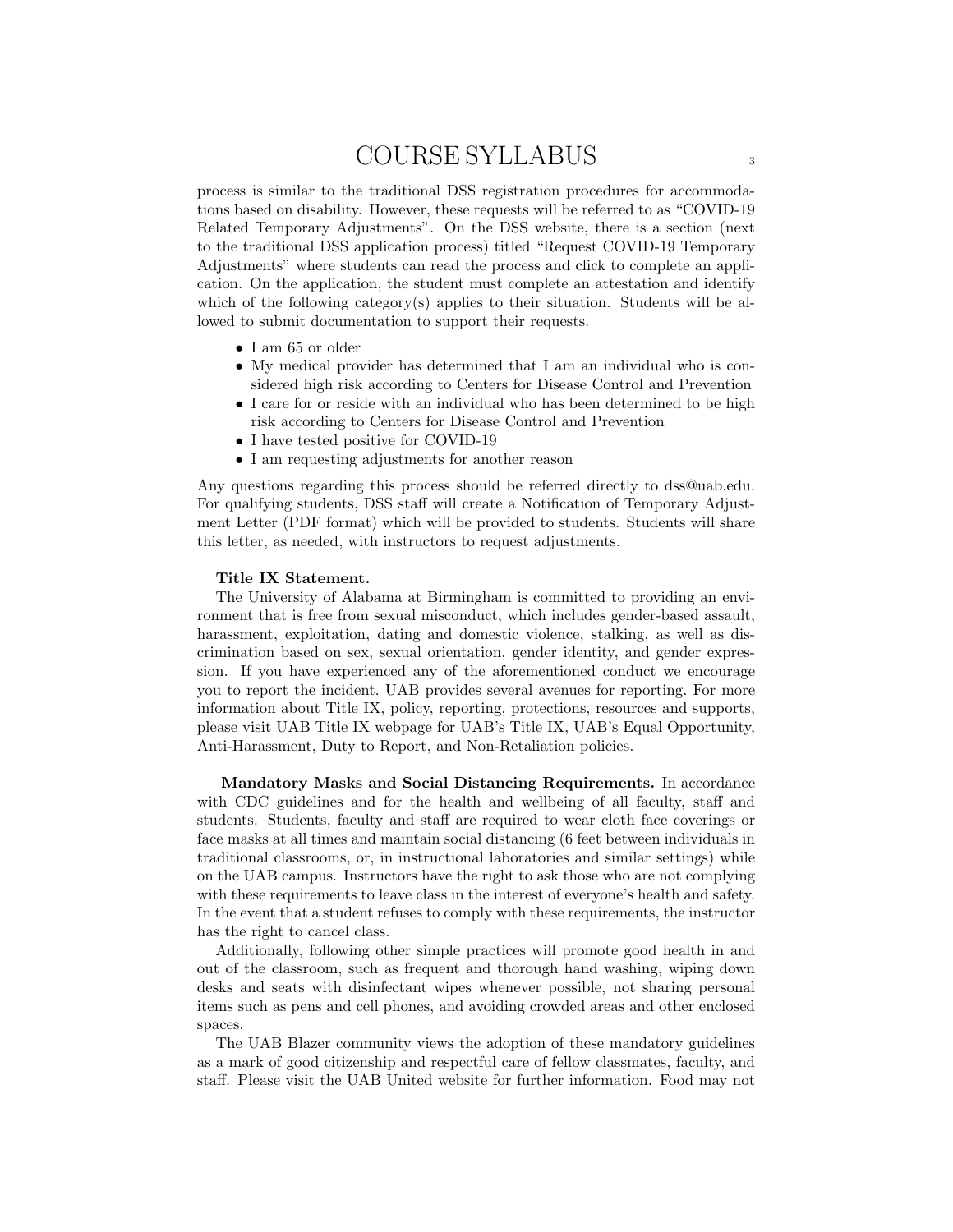be consumed during class times in classrooms, but bottled water is permissible.

GuideSafe Event Passport Class Requirement. Faculty are required to verify all students who are present for in-person instruction have a current Event Passport.

The COVID-19 pandemic is an extraordinary situation requiring significant measures to create a safe educational community. UAB is using GuideSafe<sup>TM</sup> Event Passport to facilitate access to classrooms, meetings, events, or facilities having ten or more people. Attendees, including faculty, staff, and students, will complete UAB Healthcheck, a COVID-19 assessment tool, prior to entering their event. An Event Passport is issued based factors from your daily risk level as assigned by the UAB Healthcheck. After you have completed Healthcheck, press the "Passport" button to get your passport. This passport is good for 24 hours. Remember your passport number to access your passport later in the day. Each user is assigned a unique passport number indicating their status for the upcoming event that will show a "Clear" (Green) screen or "Not Clear" (Red) screen. After the 24-hour passport has expired, you will need to complete Healthcheck again. Each passport will have a time and date to ensure validity. Learn more at UAB GuideSafe Event Passport.

### Course content guide:

### Methods of teaching and learning.

- 54 50-minute class meetings consisting of lectures and discussions of examples and homework problems. Time for four in-class tests is included.
- Students are expected to undertake at least 10 hours of private study and homework per week during the term.
- The Thursday class is devoted to a weekly tutorial designed to provide you with assistance with the homework assignment for the week. The assignments are always due on Friday of each week. Late submissions will be graded for correctness, but will not count toward the course score.
- The online homework system Webassign will be used (look for more information below).

### Aims of the course.

Upon successful completion of the course a student

- understands the concept of definite integral;
- is able to apply the definite integral to find volumes, work, and arc length;
- knows the basic techniques of integration;
- is able to apply Calculus concepts to problems in Physics and Engineering;
- understands the concept of a vector, can perform basic vector calculations, and is able to use vectors to describe lines and planes in space;
- understands the concept of vector-valued functions, and is able to use vector functions to describe parametric curves, tangent vectors and velocity;
- is able to determine the convergence/divergence of improper integrals, sequences, and infinite series; and
- can find power series representations of functions and use them for approximation, evaluation of integrals, and limits.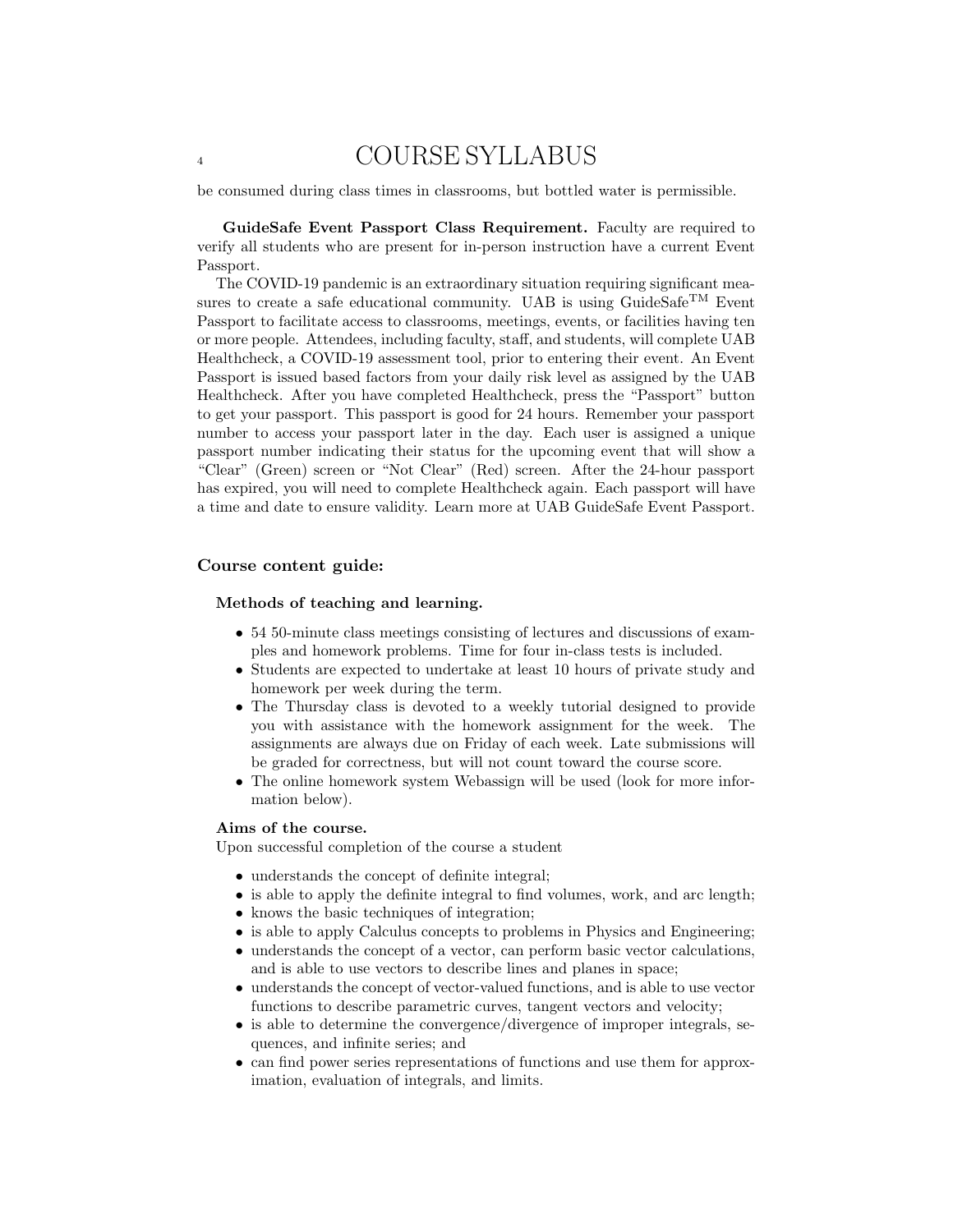The understanding of a concept is demonstrated by an ability to solve pertinent problems related to that concept.

### Course content.

- Basic techniques of integration including substitution, integration by parts, partial fractions and the use of tables.
- Applications of integration (area, volume, work).
- Vectors in three dimensions, their geometric and algebraic representation, dot product and cross product.
- Equations of lines and planes.
- Vector functions and parametric curves, tangent vectors, arc length, velocity and speed.
- Sequences and series, power series.

### Assessment procedures:

- Student achievement will be assessed by the following measures:
	- Online Homework. Both online and written homework will be regularly assigned. Feedback is provided online when wrong answers are given. Students are encouraged to retake the homework problems (with randomly changed parameters) until they obtain correct answers. Online homework contributes 5% to the course average.
	- Written Homework. In addition to the online homework, regular written homework will also be assigned to be turned in for grading by the course assistant/instructor. Written homework 20% to the course average.

Keep in mind that problems on tests are usually modeled after homework problems. Staying on top of homework is therefore extremely important.

- Class Attendance The roll will be taken at the beginning of each class meeting. If you are unable to attend class, you must email me before that class takes place and bring a verifiable excuse later.
- Four in class tests including short questions with no or limited partial credit (Part I) as well as problems requiring in depth understanding (including word-problems) for which partial credit is awarded where appropriate. Each test contributes 10% to the course average.
- A 150-minute comprehensive final examination including Part I and Part II type problems. The final contributes 35% to the course average.
- Your course performance is your course average (including the final exam score). This is a number between 0 and 100.
- Your final grade is determined according to the following table:

| Course performance: $  88-100   75-87   62-74   50-61  $ below 50 |  |  |  |
|-------------------------------------------------------------------|--|--|--|
| Final Grade:                                                      |  |  |  |

### How to get started on Enhanced WebAssign:

(1) Go to www.webassign.net and click on I HAVE A CLASS KEY in the sign in link.